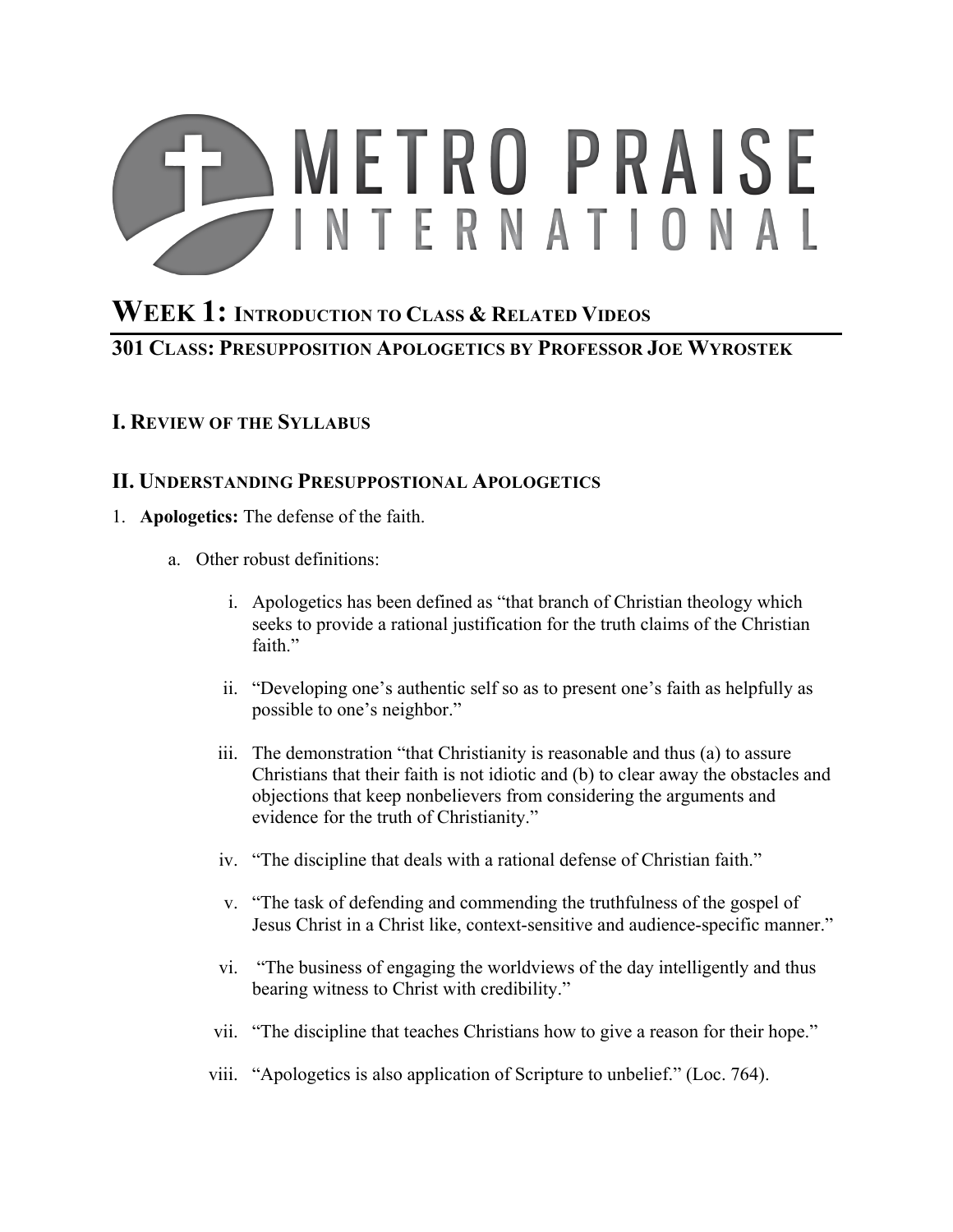- b. 1 Peter 3:15-16 (NIV), "15 But in your hearts revere Christ as Lord. Always be prepared to **give an answer (apologia)** to everyone who asks you to give the reason for the hope that you have. But do this with gentleness and respect, 16 keeping a clear conscience, so that those who speak maliciously against your good behavior in Christ may be ashamed of their slander."
- 2. **Presuppostional Apologetics:** A "basic heart-commitment."
	- a. For the Christian, that commitment is to God as revealed in his Word. While we maintain our ultimate commitment, we cannot accept as true or right anything that conflicts with that commitment. (p. 9, Loc. 1056).
	- b. If we adopt the Word of God as our ultimate commitment, our ultimate standard, our ultimate criterion of truth and falsity, God's Word then becomes our "presupposition." That is to say, since we use it to evaluate all other beliefs, we must regard it as more certain than any other beliefs. (p. 3, Loc. 963).
- **3. Misunderstandings of Presuppostional Apologetics:** By both Christian and Non-Christian.
	- a. First, it engages in question-begging—assuming what one wants to prove (Loc. 800).
		- i. Example of the "Begging the Question Fallacy" (Circular Reasoning), "A is true because A is true."
		- ii. Typical deductive arguments are as follows:
			- 1. Premise 1: All men are mortal
			- 2. Premise 2: Socrates is a man.
			- 3. Conclusion: Therefore, Socrates is mortal.
		- iii. However, we hold it to be true that circular reasoning is the only reasoning that is possible to finite man. (p. 257, Loc. 6160).
		- iv. For example, the scientist argues in a circle when they use science to prove science or when someone uses reason to prove reason.
		- v. However, circularity "in a system is properly justified only at one point: in an argument for the ultimate criterion of the system." (p. 258, Loc. 6189).
		- vi. For example the Christian is sound in saying:
			- 1. Premise 1: Whatever God says is true.
			- 2. Premise 2: God said He is truth.
			- 3. Conclusion: Therefore, it is true God is truth.
		- vii. Over the alternative of the non-theist: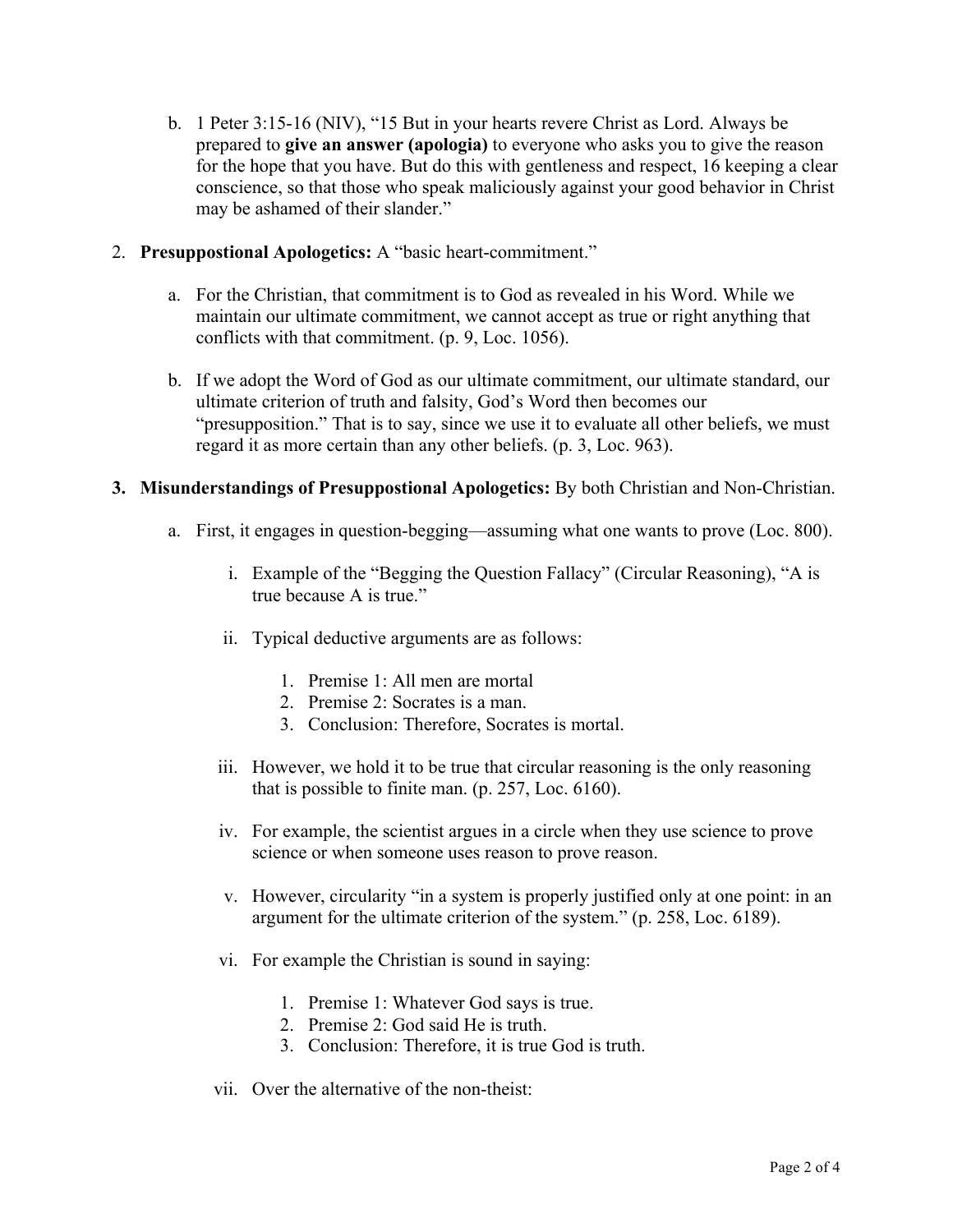- 1. Premise 1: Whatever reason says is true.
- 2. Premise 2: Reason said it was true.
- 3. Conclusion: Therefore, it is true reason is true.
- b. Second, is takes faith, "fideism."
	- i. All positions take faith; such as "faith that the universe exists and we're not in the Matrix," "faith to believe that you exist and are not a character in someone's dream," "faith to believe that other minds exists and that you're not the only real person in existence, i.e., "solipsism," "faith to believe that everything will exist tomorrow or in the second as it does right now and that it will not all vanish, i.e., "laws of nature and conformity."
	- ii. Cornelius Van Til said, "The Christian's position is not merely just as good as the non-Christian's position. Christianity is the only position that does not per se take away the very foundation for intelligible scientific and philosophical procedure. Christianity is the only rational faith!" (p. 263, Loc. 6309).
	- iii. Therefore, Christians have the best reasons to believe and trust in what they do. We have "reasonable faith," because it is based on God and His Word.

#### **III. THOUGHTS FROM THE FOREWORD**

- 1. Being a Disciple: The Bible has instructions and insights that affect every area of life, including apologetics. Our conduct is not the basis for our salvation, but is influenced by our salvation. (Loc. 328).
- 2. A Christian believer is not supposed to just lie still, relax, and enjoy the salvation already given to him. He is to be active in serving the Lord, like an athlete or a farmer working hard (1 Cor. 9:24–26; 2 Tim. 2:5–6). Jesus says, "If you love me, you will keep my commandments" (John 14:15). (Loc. 334).
- 3. A true disciple is never "off duty." He is always a disciple. He is a disciple in the actions of his body, and a disciple also in the actions of his mind—a renewed mind. Consequently, he is a disciple in every word that he utters in an apologetic discussion. (Loc. 343).
- 4. Being a Disciple in Apologetics: So discipleship has implications for apologetics. If Sue is a Christian believer, she must remain a believer and act like a believer when she is in discussions with non-Christians. She cannot pretend to be religiously neutral when she evaluates religious or philosophical claims, or discusses miracles, or discusses who Jesus Christ is, or discusses the basis for moral standards. She cannot be neutral because God has already given her truth in Jesus Christ. She ought not to betray what God has given. (Loc. 349).